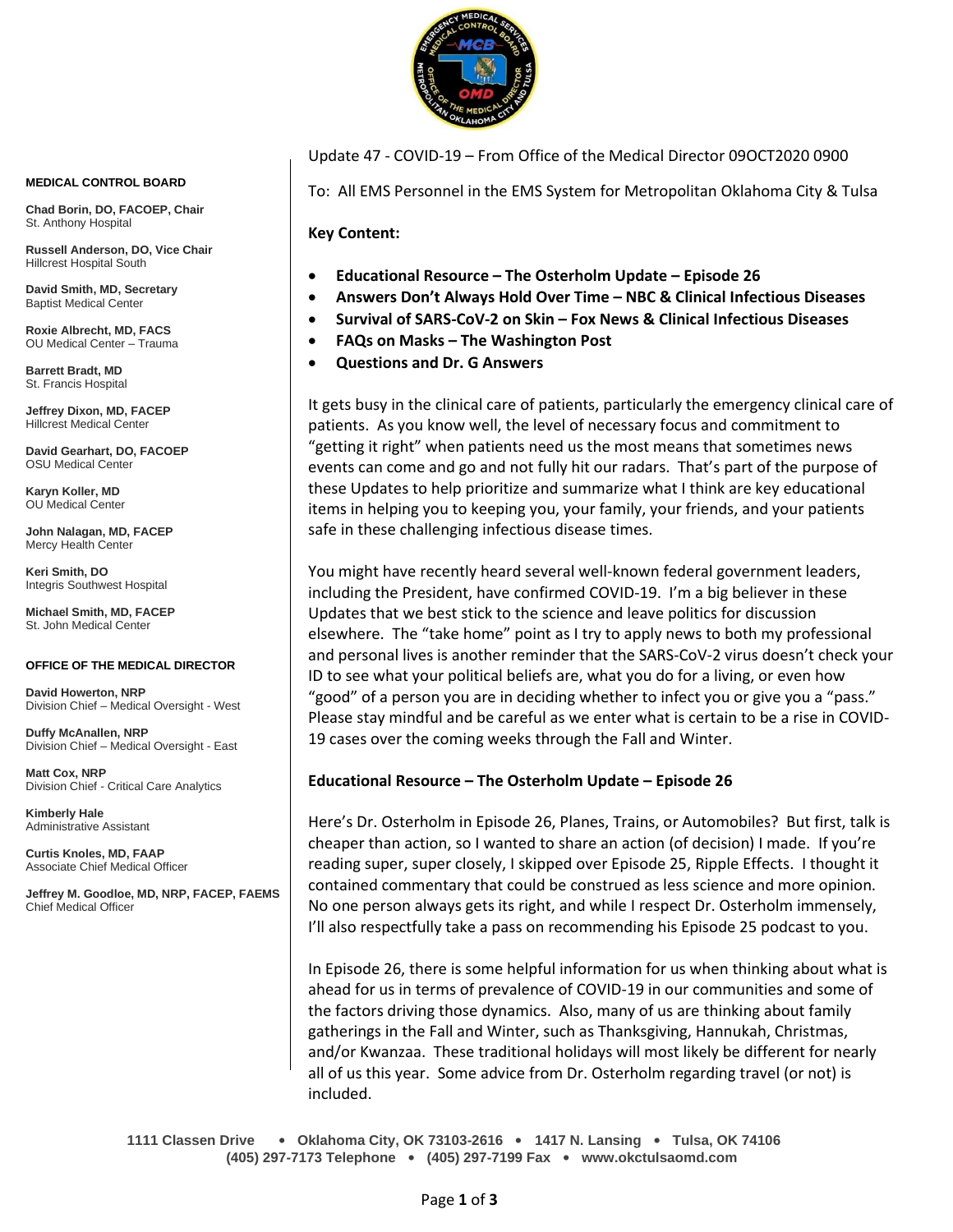Here's the link for this podcast from Dr. Osterholm, and remember like all the other podcasts, the title is just one of many issues covered:<https://www.cidrap.umn.edu/covid-19/podcasts-webinars/episode-26> or any episode, the current and his prior may be found on [Apple Podcasts,](https://podcasts.apple.com/us/podcast/the-osterholm-update-covid-19/id1504360345) [Spotify](https://open.spotify.com/show/0ymlroFYVlSAnoq0uqECGx) and [Google Play.](https://play.google.com/music/listen#/ps/I3fioaqqcke5hdct6rzyryvyysa)

# **Answers Don't Always Hold Over Time – NBC & Clinical Infectious Diseases**

Among the many frustrations in this COVID journey is thinking an answer has been found, particularly an answer that helps people survive and with better health, only to find in time that what we thought was a "deal" is actually a "dud."

Fresh in my research inbox this morning, are these two articles summarized:

The first is from NBC News, reporting on a research study published in the *New England Journal of Medicine* that contributes further data showing hydroxychloroquine does not help patients with the SARS-CoV-2 virus. There might even be worse side effects associated with taking hydroxychloroquine. Here's the NBC reporting link: [https://www.nbcnews.com/health/health-news/evidence-clear-hydroxychloroquine-doesn-t-help-covid-19-patients](https://www.nbcnews.com/health/health-news/evidence-clear-hydroxychloroquine-doesn-t-help-covid-19-patients-n1242652)[n1242652](https://www.nbcnews.com/health/health-news/evidence-clear-hydroxychloroquine-doesn-t-help-covid-19-patients-n1242652) and the link to the study itself in the *NEJM*: [https://www.nejm.org/doi/full/10.1056/NEJMoa2022926?query=featured\\_home](https://www.nejm.org/doi/full/10.1056/NEJMoa2022926?query=featured_home)

The second is from *Clinical Infectious Diseases* and is brief communication that blood type alone might not be the risk factor than many have come to believe it is. In short, some thought provoking studies over the past few months have reported that blood type A is associated with higher likelihood of COVID-19 and blood type O is associated with lower likelihood of COVID-19. As a blood type O person, I'd like to believe that's true… but I better put my beliefs on hold and see what science over time proves. This link will take you to a very short manuscript (click on the PDF format link within this link) that conveys in a study of over 7700 persons in Northern Italy that there was no association of blood type to antibodies against the SARS-CoV-2 environment. They bring up a good point that depending on the population tested (very sick, hospitalized in ICU care at one extreme or seemingly healthy blood donors at the other extreme) the results could vary widely. Here's the link:<https://academic.oup.com/cid/advance-article/doi/10.1093/cid/ciaa1495/5913429>

Answers that hold true take multiple studies, by multiple researchers, in multiple populations, in multiple locations. And that… takes time. We don't have to like that it takes time to find reliable answers, but we do have to accept it before we unknowingly treat patients, each other, and ourselves in ways that won't help and that could hurt. Today's inbox is a helpful reminder to me that we must stay the course and seek answers that are accurately validated first.

# **Survival of SARS-CoV-2 on Skin – Fox News & Clinical Infectious Diseases**

9 hours! Well, maybe. More than anything, I like this study, reported by Fox News and found in Clinical Infectious Diseases, because it reminds me that what I think isn't risky could be. And that reminds me to stay cautious. And that then helps me see that high alcohol content hand sanitizer is even better that I thought it was before I read this study (because it inactivated the SARS-CoV-2 virus within 15 seconds) and its summary. See what you think on your way to buying more 70%+ alcohol content hand sanitizer. Here's the Fox News item: <https://www.foxnews.com/health/coronavirus-can-survive-skin-hours-study> and the actual study:

<https://academic.oup.com/cid/advance-article/doi/10.1093/cid/ciaa1517/5917611>

# **FAQs on Masks – The Washington Post**

Anyone reading this has now thought about facial masks in 2020 more than they thought they would in a lifetime. Even for medical experts (that's you, EMS lifesavers!) a review about masks can still yield a new insight or two. I found this FAQs resource complied by *The Washington Post* helpful to me. I hope it is to you and your family, too. We still have months of masks ahead:

<https://www.washingtonpost.com/lifestyle/2020/09/30/mask-guidelines-covid-faq/?arc404=true>

**1111 Classen Drive** • **Oklahoma City, OK 73103-2616** • **1417 N. Lansing** • **Tulsa, OK 74106 (405) 297-7173 Telephone** • **(405) 297-7199 Fax** • **www.okctulsaomd.com**